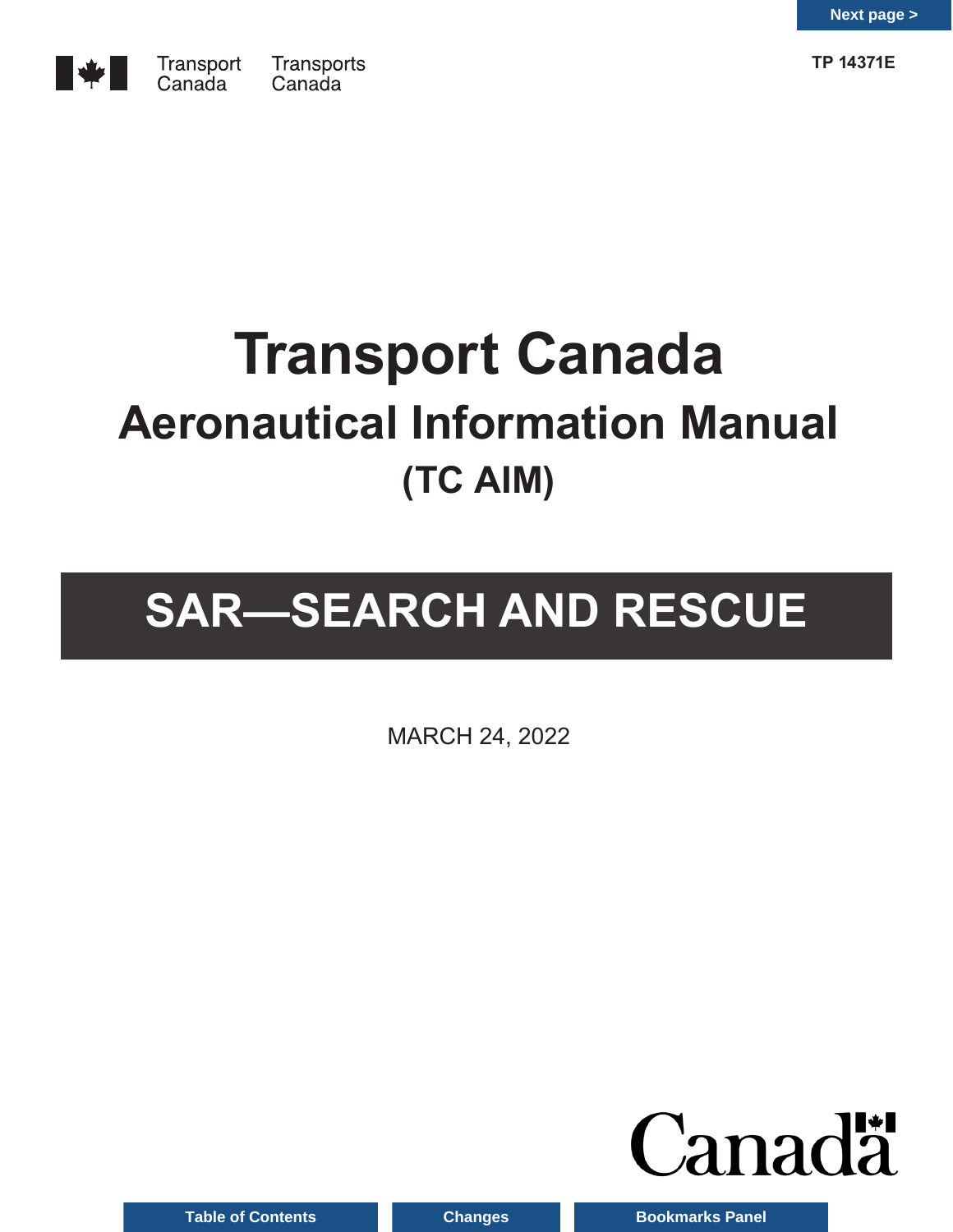# **TRANSPORT CANADA AERONAUTICAL INFORMATION MANUAL (TC AIM) EXPLANATION OF CHANGES EFFECTIVE—MARCH 24, 2022**

## **NOTES**:

- 1. Editorial and format changes were made throughout the TC AIM where necessary and those that were deemed insignificant in nature were not included in the "Explanation of Changes."
- 2. Effective March 31, 2016, licence differences with ICAO Annex 1 Standards and Recommended Practices, previously located in LRA 1.8 of the TC AIM, have been removed and can now be found in *AIP Canada* GEN 1.7.
- 3. The blue highlights in the manual represent the changes described in this section.

## **SAR**

(1) SAR 4.3 *Very High Frequency (VHF) Direction-finding Assistance* This subpart was removed following the decommissioning of the VHF Direction Finding (VDF) equipment nationally, effective October 7, 2021.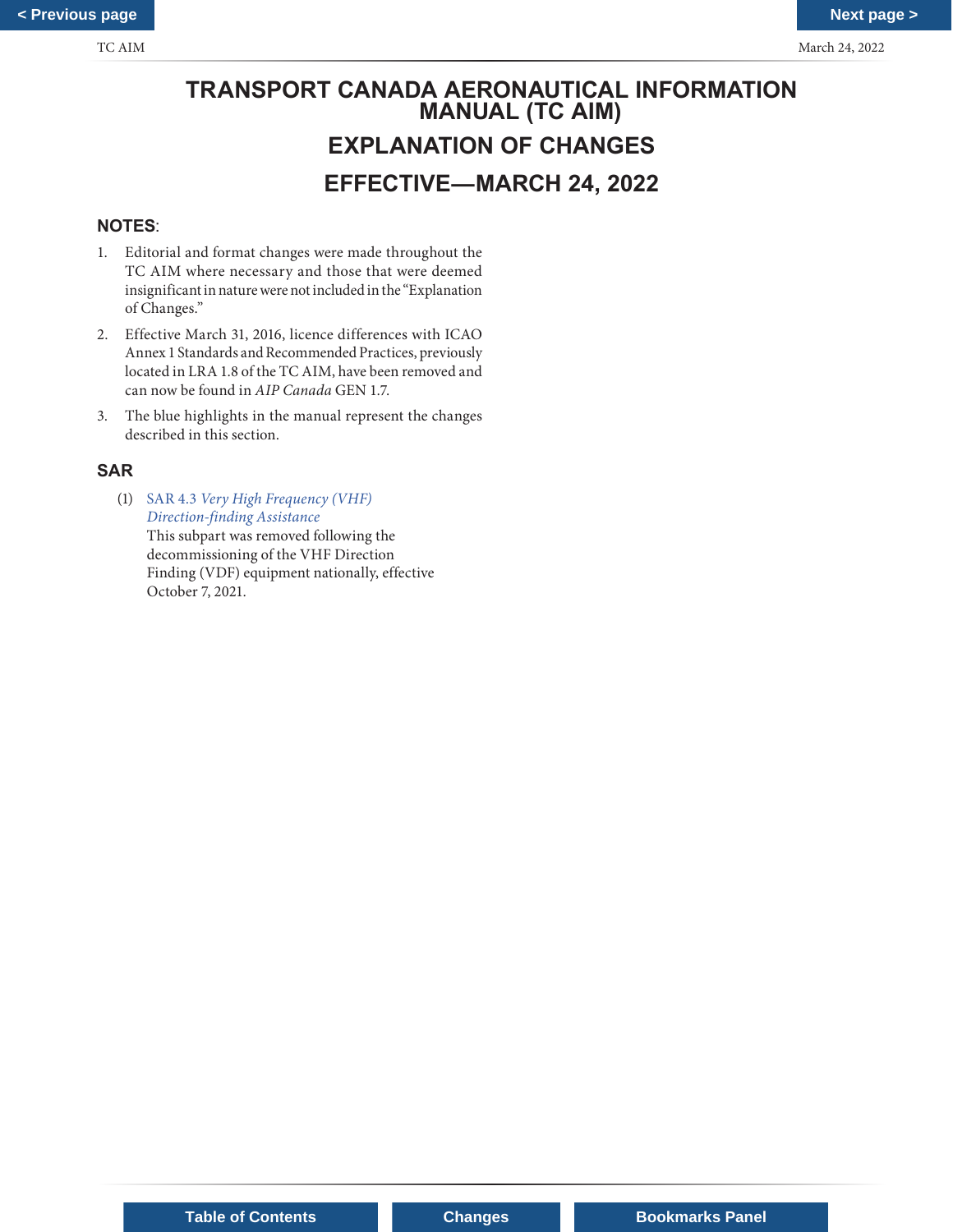# **Table of Contents**

| 1.1   |                                                                               |
|-------|-------------------------------------------------------------------------------|
| 1.2   |                                                                               |
| 1.3   |                                                                               |
|       |                                                                               |
| 2.1   |                                                                               |
| 2.2   |                                                                               |
| 2.3   |                                                                               |
| 2.4   |                                                                               |
|       |                                                                               |
|       |                                                                               |
|       |                                                                               |
|       |                                                                               |
|       |                                                                               |
|       |                                                                               |
|       |                                                                               |
|       |                                                                               |
|       |                                                                               |
|       |                                                                               |
|       |                                                                               |
|       |                                                                               |
|       |                                                                               |
|       |                                                                               |
| 4.1   |                                                                               |
| 4.2   |                                                                               |
| 4.3   |                                                                               |
| 4.4   |                                                                               |
| 4.5   |                                                                               |
| 4.6   |                                                                               |
| 4.7   |                                                                               |
| 4.7.1 |                                                                               |
| 4.7.2 |                                                                               |
| 4.8   |                                                                               |
|       | 3.1<br>3.2<br>3.3<br>3.4<br>3.5<br>3.6<br>3.7<br>3.8<br>3.8.1<br>3.8.2<br>3.9 |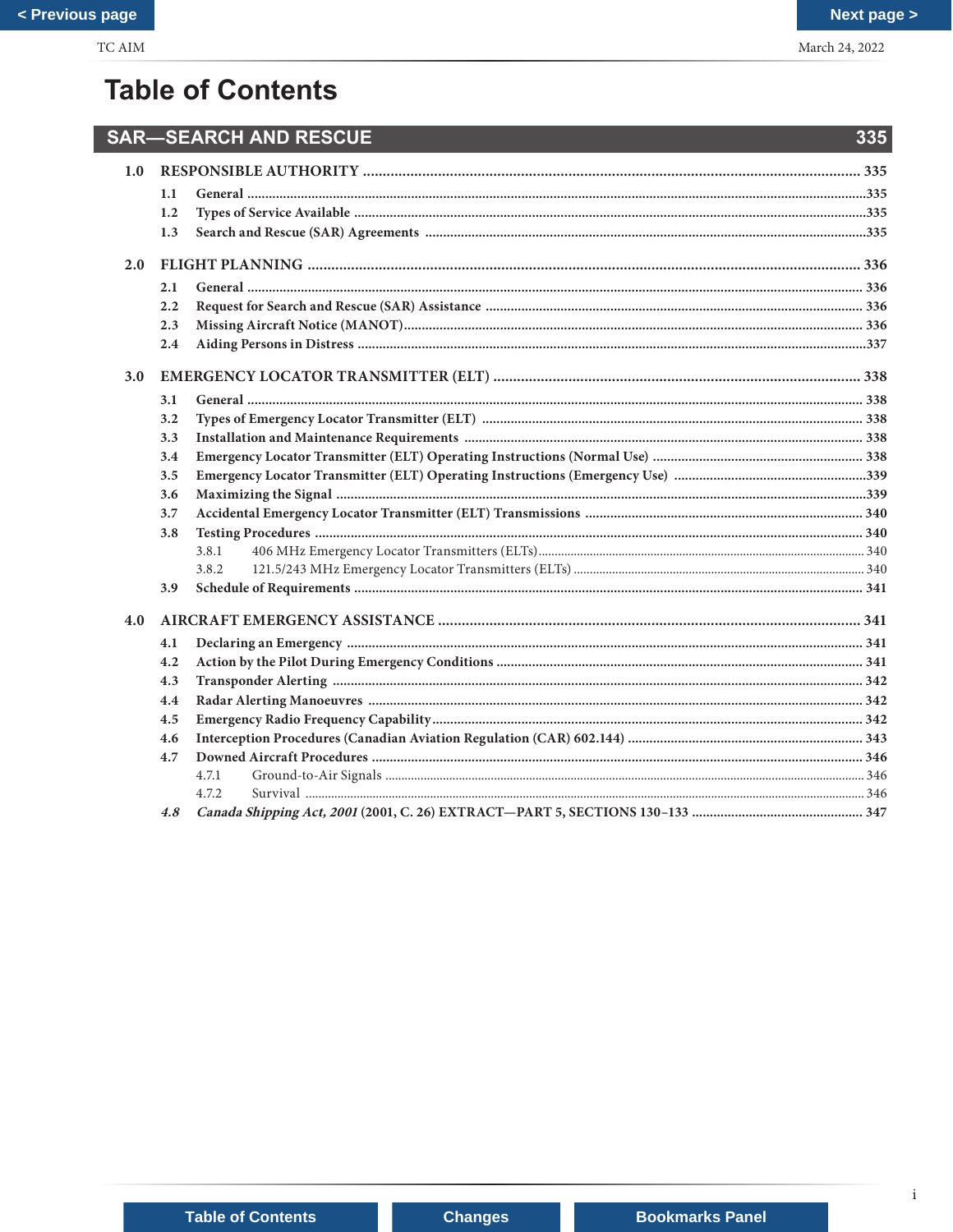# <span id="page-3-0"></span>**SAR—SEARCH AND RESCUE**

# **1.0 RESPONSIBLE AUTHORITY**

## **1.1 GENERAL**

Search and rescue (SAR) service in Canada was established in accordance with the provisions of the International Civil Aviation Organization's (ICAO) Annex 12. The Canadian Forces are responsible for conducting SAR operations for aeronautical incidents in Canada.

Aeronautical SAR service is provided through three joint rescue coordination centres (JRCC), located at Victoria, B.C., Trenton, Ont., and Halifax, N.S. The JRCCs control all rescue units in their region through an extensive civil/military communications network. The addresses of the JRCCs are:

## **VICTORIA**

*(serving British Columbia and the Yukon)*

Joint Rescue Coordination Centre Victoria P.O. Box 17000 Station Forces Victoria BC V9A 7N2

| Tel. (toll-free within region): 1-800-567-5111 |  |
|------------------------------------------------|--|
|                                                |  |
|                                                |  |

## **TRENTON**

*(serving Alberta, Manitoba, Northwest Territories, western Nunavut, Ontario, western Quebec, Saskatchewan)*

Joint Rescue Coordination Centre Trenton P.O. Box 1000 Station Forces Astra ON K0K 3W1

## **HALIFAX**

*(serving New Brunswick, Newfoundland and Labrador, Nova Scotia, eastern Nunavut, Prince Edward Island, eastern Quebec)* 

Joint Rescue Coordination Centre Halifax P.O. Box 99000 Station Forces Halifax NS B3K 5X5

Tel. (toll-free): ..................................................1-800-565-1582 Tel.:.......................................................................902-427-8200

## **NOTE**:

All JRCCs will accept collect telephone calls dealing with missing or overdue aircraft.

## **1.2 TYPES OF SERVICE AVAILABLE**

Aeronautical search and rescue (SAR) service is available continuously throughout Canada and the Canadian territorial coastal water areas of the Atlantic, Pacific and Arctic oceans. Canadian Forces SAR units are equipped with helicopters and fixed-wing aircraft to conduct searches and provide rescue services, including rescue specialists (search and rescue technicians) who are capable of parachuting into remote locations. These rescue personnel can render initial medical aid and provide emergency supplies and survival support. The Civil Air Search and Rescue Association (CASARA), a nationwide volunteer organization, assists the Canadian Forces with aeronautical SAR cases.

335 **SAR**  $\overline{a}$ 

Workload permitting, joint rescue coordination centre (JRCC) personnel are prepared to present briefings on SAR services and techniques to the public and aviation groups on request. Visits to JRCCs are encouraged, as long as prior notice is provided.

Other major SAR providers in Canada include:

- (a) The Canadian Coast Guard, which has primary responsibility for marine incidents along Canada's ocean coasts, in all waterways in the Arctic, and in the waters of the Great Lakes St. Lawrence Seaway System;
- (b) Provincial and territorial governments, which, through their police service, respond to SAR incidents involving persons on land, or on inland waterways;
- (c) Parks Canada's warden service, which is responsible for ground or inland water SAR within National Parks;
- (d) Trained volunteers across Canada who also play a key role in providing SAR services to the public.

As mutual aid is one of the strengths of Canada's SAR system, the JRCCs may call upon any of these other providers, as well as the private sector, to assist with an aeronautical SAR case.

## **1.3 SEARCH AND RESCUE (SAR) AGREEMENTS**

Two bilateral agreements relating to aeronautical search and rescue (SAR) exist between Canada and the United States. The first permits public aircraft of either country that are engaged in aeronautical SAR operations to enter or leave the other country without being subject to normal immigration or customs formalities. The second agreement permits vessels and wrecking appliances of either country to render aid and assistance on specified border waters and on the shores and in the waters of the other country along the Atlantic and Pacific coasts within a distance of 30 NM from the international boundary on those coasts.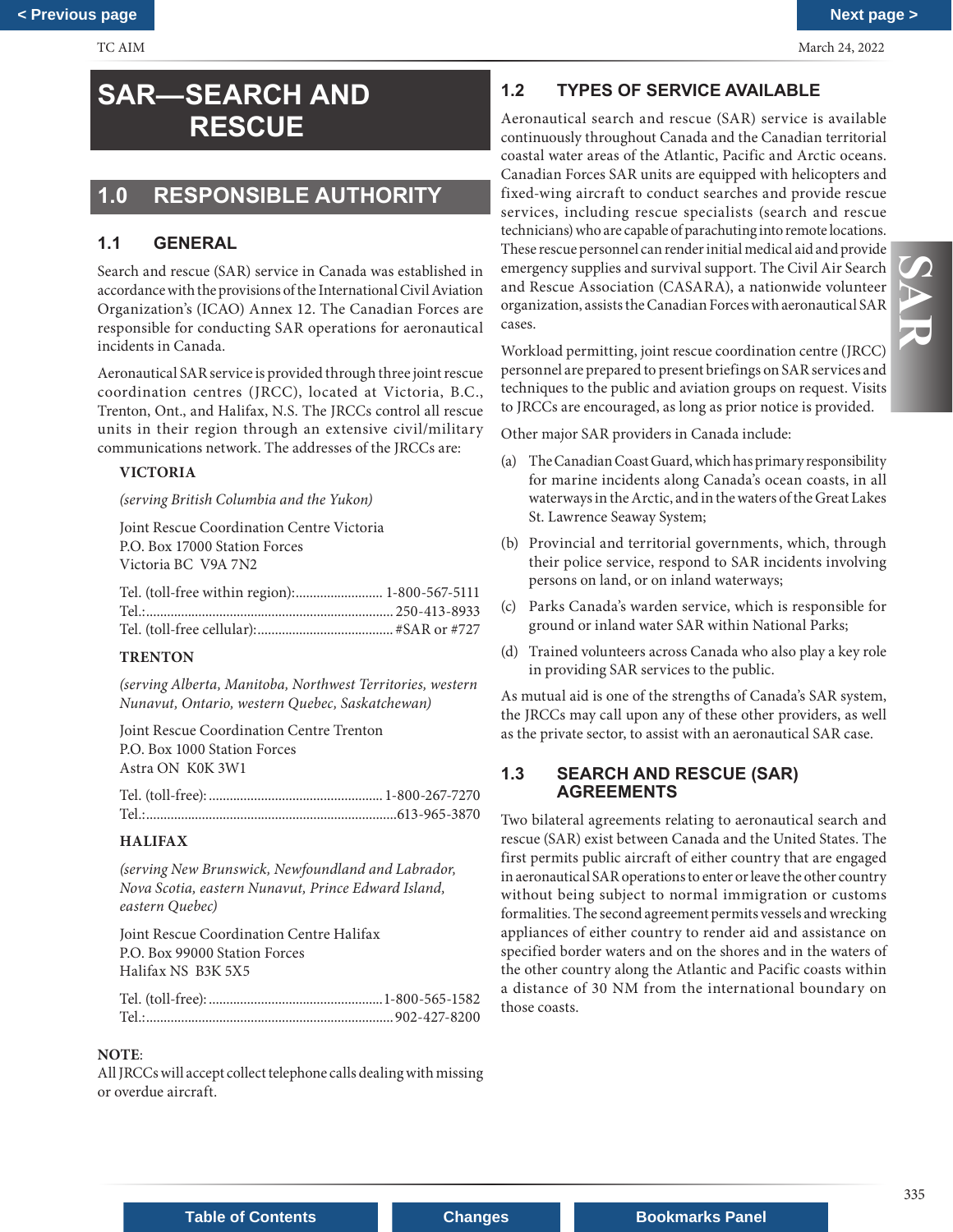<span id="page-4-0"></span>In situations not covered by the agreements above, requests from the United States for aircraft of their own registry to participate in a SAR operation within Canada may be addressed to the nearest joint rescue coordination centre (JRCC). The JRCC would reply and issue appropriate instructions.

## **Figure 1.1—Search and Rescue Regions (SRR)**



# **2.0 FLIGHT PLANNING**

## **2.1 GENERAL**

In addition to signals from emergency locator transmitters (ELTs), the flight plan and flight itinerary are the primary sources of information for search and rescue (SAR) operations. Therefore, proper flight planning procedures must be followed and the filed routes adhered to in order to ensure early detection and rescue.

In Canada, the area covered in a visual search will typically extend to a maximum of 15 NM on either side of the flightplanned route, starting from the aircraft's last known position and extending to its destination. In mountainous regions, search areas will be defined to best suit the terrain and the planned route of flight. It is therefore critical to the safety of pilots that they maintain their route as planned, and advise air traffic service (ATS) of any en route change or deviation as soon as practicable.

Refer to RAC 3.0 for details relating to filing and closing various plans or itineraries.

## **2.2 REQUEST FOR SEARCH AND RESCUE (SAR) ASSISTANCE**

As soon as information is received that an aircraft is overdue, operators or owners should immediately alert the nearest joint rescue coordination centre (JRCC) or any air traffic service (ATS) unit, giving all known details. The alerting call should not be delayed until after a small-scale private search has taken place. Such a delay could deprive those in need of urgent assistance at a time when it is most needed.

## **2.3 MISSING AIRCRAFT NOTICE (MANOT)**

When an aircraft is reported missing, the appropriate joint rescue coordination centre (JRCC) will issue a missing aircraft notice (MANOT) to the air traffic service (ATS) units that are providing services in or near the search area. MANOTs will be communicated to pilots planning to overfly the search area by notices posted on flight information boards, orally during the filing of flight plans, or by radiocommunication.

Pilots receiving MANOTs are requested to maintain a thorough visual lookout and, insofar as it is practicable, a radio watch on 121.5 MHz when operating in the vicinity of the track the missing aircraft had planned to follow.

Once a MANOT has been issued, a major search effort will be initiated. Such an operation will be published in a NOTAM, and will involve a large number of military and civilian aircraft flying in a relatively confined area. Aircraft that are not participating in the search will be requested to keep a sharp lookout for other traffic, report any probable crash sightings to a flight information centre (FIC) or JRCC, and remain clear of active search areas, if possible.

On termination of the search, another MANOT will be issued and designated as final.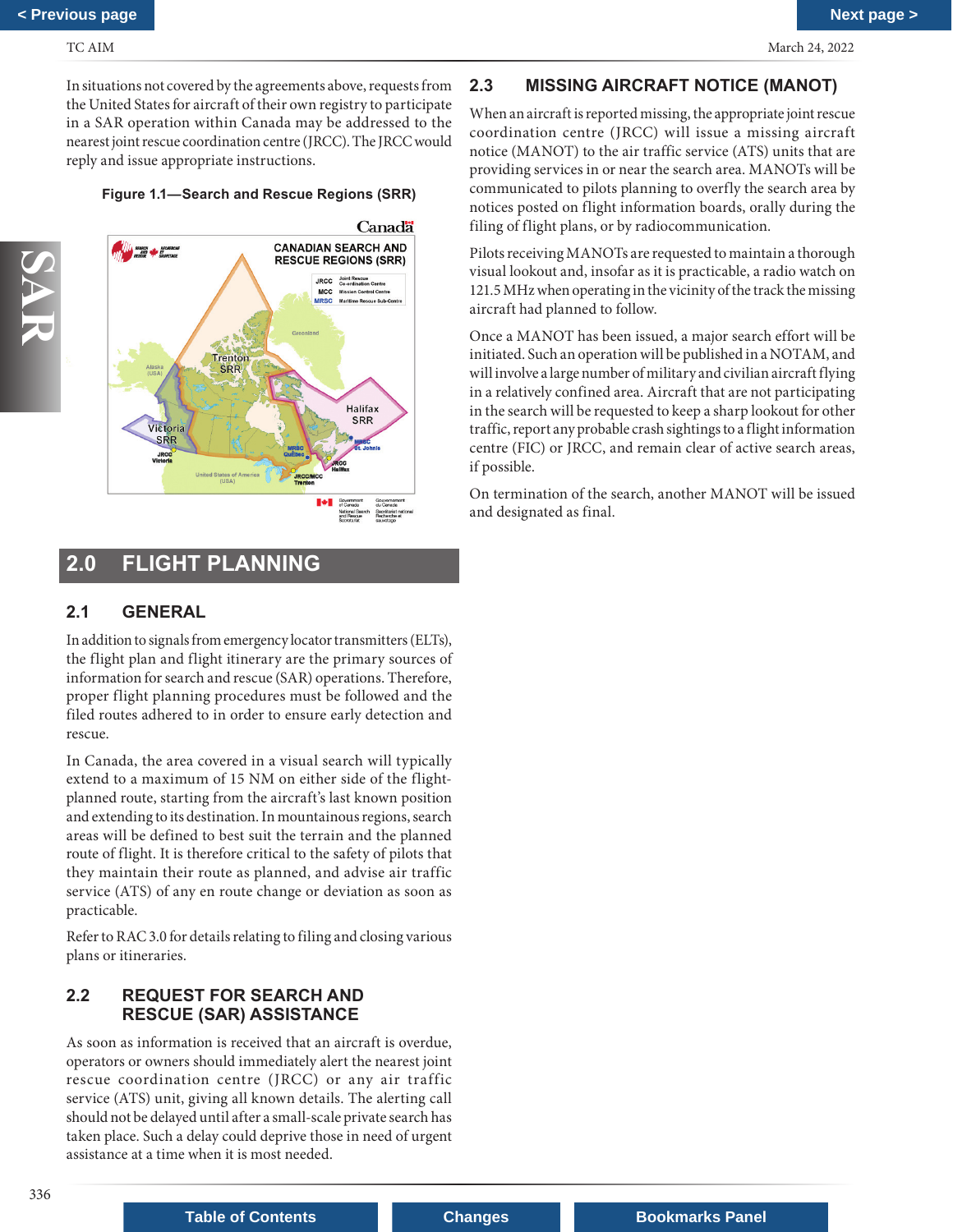<span id="page-5-0"></span>

| <b>Required Information</b> |                                             | <b>Example</b>                        |                             |                                                               |
|-----------------------------|---------------------------------------------|---------------------------------------|-----------------------------|---------------------------------------------------------------|
| Α.                          | MANOT number<br>Type of MANOT               | – SAR operation<br>- JRCC responsible | Α.                          | MANOT SIX SAR-FSOX Initial-JRCC Victoria                      |
| <b>B.</b>                   | Type of Aircraft                            | - Registration<br>– Colour            | B.                          | Cessna 180 C-FSOX red with white wings and<br>black lettering |
| C.                          | Number of crew and/or passengers            |                                       | C.                          | Pilot, plus 3                                                 |
| D.<br>Route                 |                                             | D.                                    | Fort St. John to Abbotsford |                                                               |
| Ε.                          | Departure date/time (local)                 |                                       | Ε.                          | 1 May-10:00 PST                                               |
| F.                          | Last known position (LKP) date/time (local) |                                       | F.                          | Prince George 1 May-11:31 PST                                 |
| G.                          | Fuel exhaust time                           |                                       | G.                          | Fuel exhaust time 1 May-15:00 PST                             |
| Η.                          | Frequency of ELT                            |                                       | Η.                          | 121.5 MHz and 243 MHz                                         |

#### **Table 2.1—Initial MANOT Message Required Information**

## **2.4 AIDING PERSONS IN DISTRESS**

When a pilot observes an aircraft, ship or vessel in distress, the pilot shall, if possible:

- (a) keep the craft in sight until his presence is no longer necessary;
- (b) report the following information to the joint rescue coordination centre (JRCC) or air traffic service (ATS) unit:
	- (i) time of observation,
	- (ii) position of craft,
	- (iii) general description of scene, and
	- (iv) apparent physical condition of survivor(s).

#### **NOTE**:

See SAR 4.9 concerning the obligations of an aircraft to render assistance to ships or vessels in distress.

Pilots should be familiar with the distress signal that may be used by small craft. It consists of a rectangular, fluorescent orange-red cloth panel on which a black square and disc are displayed.









**Table of Contents Changes Bookmarks Panel**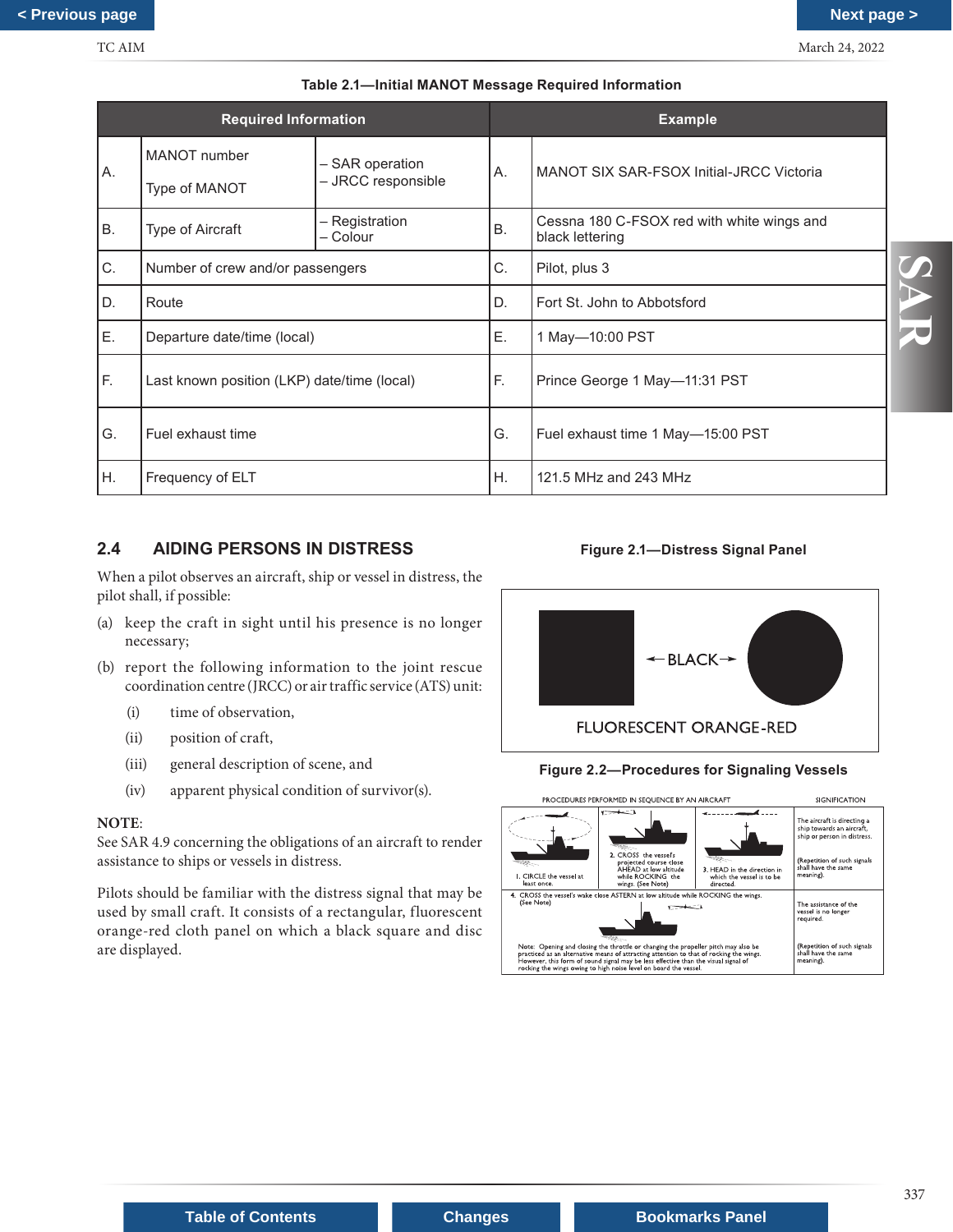## <span id="page-6-0"></span>**3.0 EMERGENCY LOCATOR TRANSMITTER (ELT)**

## **3.1 GENERAL**

Emergency locator transmitters (ELTs) are required for most general aviation aircraft (see CAR 605.38). They operate on a primary frequency of 121.5, 243, or 406 MHz, and help search crews locate downed aircraft to rescue survivors.

Pilots are strongly encouraged to switch from old analog 121.5 MHz ELTs to the newer 406 MHz digital ELTs since position information from a 406 MHz ELT is calculated and relayed to the appropriate joint rescue coordination centre (JRCC) for action. The 406 MHz beacon is associated with a unique user; therefore, identification is rapid and resolution of a false alarm may only require a few phone calls. In addition, activation of a 406 MHz ELT is detected by satellites, whereas, a 121.5 MHz signal relies on the aircraft being within the range of an air traffic service (ATS) facility or on another aircraft passing by at high altitude. Search and rescue (SAR) response could be delayed for several hours when a 121.5 MHz ELT is activated. Survivability decreases with time and, on numerous occasions, lives have been saved as a result of the early detection possible with a 406 MHz beacon. The 121.5 MHz signal common to all ELTs also produces a distinctive siren-like tone that can be heard on a radio receiver tuned to this frequency. This signal helps incoming SAR responders pinpoint an aircraft's position. During routine operations, hearing a 121.5 MHz signal may also alert pilots to the inadvertent activation of their ELT. Therefore, pilots should briefly monitor the frequency after each flight to ensure their ELT is not emitting a signal.

Properly maintained ELTs with serviceable batteries should provide continuous operation for a minimum of 24 hr at a wide range of temperatures. Batteries that remain in service beyond their recommended life may not provide sufficient power to produce a usable signal. ELTs that contain outdated batteries are not considered to be serviceable.

All ELTs currently operating on 406 MHz can be detected by COSPAS-SARSAT satellites. It is vital to note that effective February 1, 2009, COSPAS-SARSAT satellites will only detect 406 MHz ELT signals. A 406 MHz ELT is now required to ensure that the COSPAS-SARSAT system is automatically notified in the event of an aircraft crash. However, 121.5 MHz signals are still used for short-range location during SAR operations.

## **3.2 TYPES OF EMERGENCY LOCATOR TRANSMITTER (ELT)**

There are five types of emergency locator transmitter (ELT):

(a) *TYPE A or AD (automatic ejectable or automatically deployable)*—This type automatically ejects from the aircraft and is set in operation by inertia sensors when the aircraft is subjected to a crash deceleration force acting through the aircraft's flight axis. This type is expensive and is seldom used in general aviation.

- (b) *TYPE F or AF (fixed [not ejectable] or automatic fixed)*—This type is automatically set in operation by an inertia switch when the aircraft is subjected to crash deceleration forces acting in the aircraft's flight axis. The transmitter can be manually activated or deactivated, and in some cases, may be remotely controlled from the cockpit. Provision may also be made for recharging the batteries from the aircraft's electrical supply. An additional antenna may be provided for portable use of the ELT. Most general aviation aircraft use this ELT type, which must have the function switch placed to the "ARM" position for the unit to function automatically in a crash.
- (c) *TYPE AP (automatic portable)*—This type is similar to Type F or AF, except that the antenna is integral to the unit for portable operation.
- (d) *TYPE P (personal)*—This type has no fixed mounting and does not transmit automatically. A manual switch is used to start or stop the transmitter.
- (e) *TYPE W or S (water-activated or survival)*—This type transmits automatically when immersed in water. It is waterproof, floats, and operates on the surface of the water. It has no fixed mounting. It should be tethered to survivors or life rafts.

## **3.3 INSTALLATION AND MAINTENANCE REQUIREMENTS**

Installation of an emergency locator transmitter (ELT), as required by CAR 605.38, must comply with Chapter 551 of the *Airworthiness Manual*.

For maintenance, inspection, and test procedures, refer to CAR 605 and CAR 571.

## **3.4 EMERGENCY LOCATOR TRANSMITTER (ELT) OPERATING INSTRUCTIONS (NORMAL USE)**

#### *Pre-flight*

(Where practicable):

- (a) inspect the emergency locator transmitter (ELT) to ensure that it is secure, free of external corrosion, and that antenna connections are secure;
- (b) ensure that the ELT function switch is in the "ARM" position;
- (c) ensure that ELT batteries have not reached their expiry date; and
- (d) listen to 121.5 MHz to ensure the ELT is not transmitting.

#### *In-flight*

Monitor 121.5 MHz when practicable. If an ELT signal is heard, notify the nearest ATS unit of:

- (a) position, altitude and time when signal was first heard;
- (b) ELT signal strength;
- (c) position, altitude and time when contact was lost; and
- (d) whether the ELT signal ceased suddenly or faded.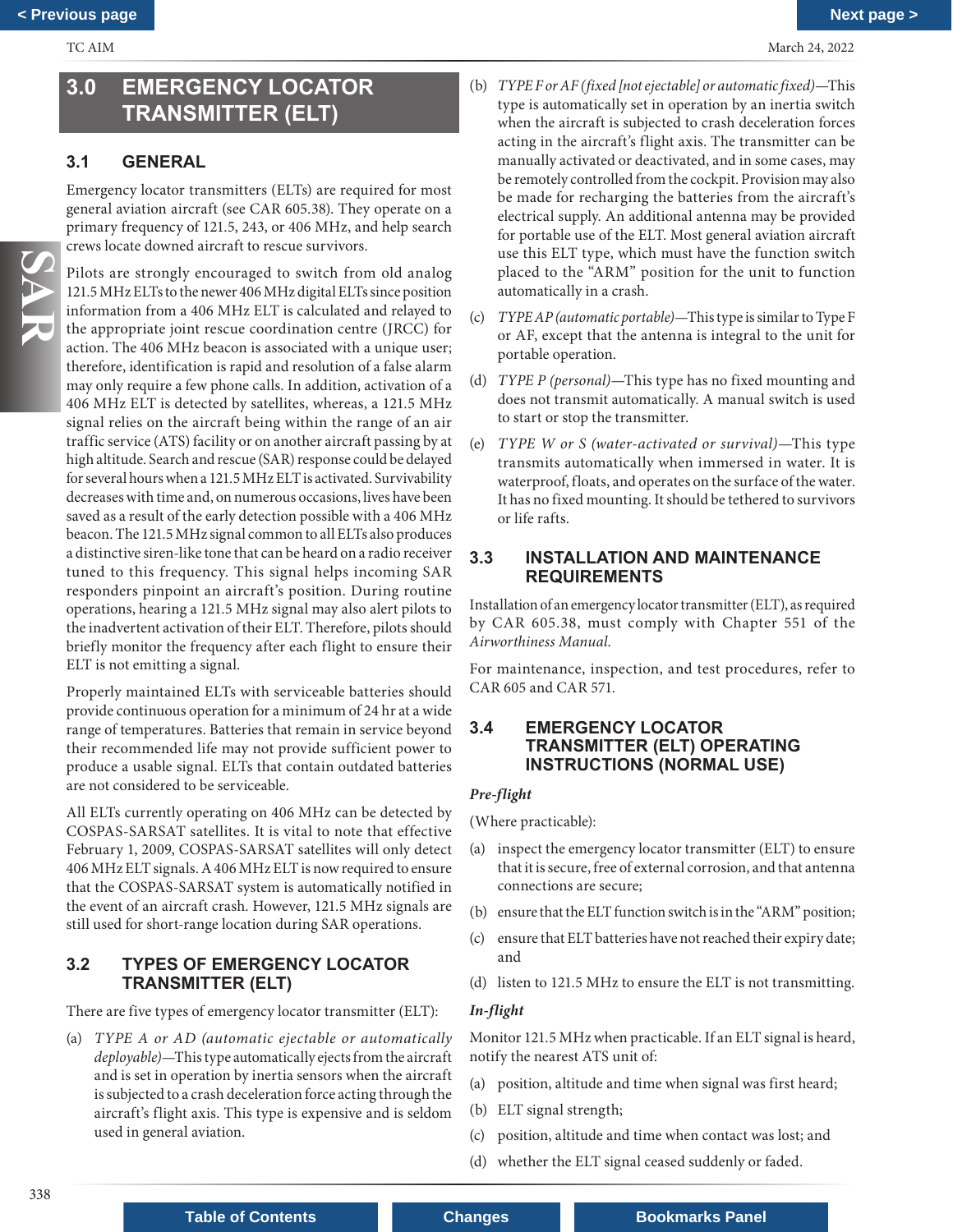<span id="page-7-0"></span>Pilots should not attempt a search and rescue (SAR) operation. If unable to contact anyone, pilots should continue attempts to gain radio contact with an air traffic service (ATS) unit, or land at the nearest suitable aerodrome where a telephone is located.

#### **NOTE**:

If the signal remains constant, it may be your ELT.

## *Post-flight*

Listen to 121.5 MHz. If an ELT is detected, and your ELT has not been switched to "OFF", deactivate it. For those ELT models that do not have an "OFF" switch, disconnect and re-set the unit per the manufacturer's instructions. Notify the nearest ATS unit or joint rescue coordination centre (JRCC) of the time the signal was first heard, the actions you have taken and whether the signal has ceased or is on-going. If you still hear an ELT on 121.5 MHz after you have deactivated your ELT, it may not be yours. Notify the nearest ATS unit or JRCC.

## **3.5 EMERGENCY LOCATOR TRANSMITTER (ELT) OPERATING INSTRUCTIONS (EMERGENCY USE)**

Emergency locator transmitters (ELTs) in general aviation aircraft contain a crash activation sensor, or G-switch, which is designed to detect the deceleration characteristics of a crash and automatically activate the transmitter. However, it is always safest to place the ELT function switch to "ON" as soon as possible after the crash, if practicable.

Geostationary satellites will detect an unobstructed 406 MHz ELT within minutes of activation; there are no satellite-based means of detecting a 121.5 MHz signal. In addition to geostationary satellites, polar orbiting low altitude satellites continually overfly Canada and will also detect a 406 MHz beacon within 90 min of activation, producing a position report.

Some military and commercial aircraft also monitor 121.5 or 243 MHz and will notify air traffic service (ATS) or search and rescue (SAR) agencies of any ELT transmissions they hear.

In case of emergency, do not delay ELT activation until flightplanned times expire, as such delays will only delay rescue. Do not cycle the ELT through "OFF" and "ON" positions to preserve battery life, as irregular operation reduces localization accuracy and will hamper homing efforts. Once your ELT has been switched to "ON", do not switch it to "OFF" until you have been positively located, and the SAR forces have directed you to turn it off.

If you have landed to wait out bad weather, or for some other non-emergency reason, and no emergency exists, do not activate your ELT. However, your aircraft will be reported overdue, and a search will begin if the delay will extend beyond:

- (a) 1 hr past the estimated time of arrival (ETA) filed on a flight plan; or
- (b) the SAR time specified, 24 hr after the duration of the flight, or the ETA specified on a flight itinerary.

To avoid an unnecessary search, notify the nearest ATS unit of your changed flight plan or itinerary. If you cannot contact an ATS unit, attempt to contact another aircraft on one of the following frequencies in order to have that aircraft relay the information to ATS:

- (a) 126.7 MHz;
- (b) local visual flight rules (VFR) common frequency;
- (c) local area control centre (ACC) instrument flight rules (IFR) frequency listed in the *Canada Flight Supplement* (CFS);
- (d) 121.5 MHz; or
- (e) high frequency (HF) 5 680 kHz, if so equipped.

If you cannot contact anyone, a search will begin at the times mentioned above. At the appropriate time, switch your ELT to "ON", and leave it on until search crews locate you. Once located, use your aircraft radio on 121.5 MHz (turn the ELT off if there is interference) to advise the SAR crew of your condition and intentions.

ELTs and the COSPAS-SARSAT system work together to speed rescue. The ELT "calls for help"; COSPAS-SARSAT hears that call and promptly notifies SAR authorities, who then dispatch help.

### **NOTE**:

Delays in activating your ELT will delay your rescue.

## **3.6 MAXIMIZING THE SIGNAL**

If the emergency locator transmitter (ELT) is a portable model with its own auxiliary antenna, and can be safely removed from the aircraft, it should be placed as high as possible on a level surface to reduce obstructions between it and the horizon. Raising an ELT from ground level to 2.44 m (8 ft) may increase the range by 20 to 40 percent. The antenna should be vertical to ensure optimum radiation of the signal. Placing the transmitter on a piece of metal, or even the wing of the aircraft, if it is level, will provide the reflectivity to extend transmission range. Holding the transmitter close to the body in cold weather will not significantly increase battery power output. In addition, as the body will absorb most of the signal energy, such action could reduce the effective range of the transmission.

If the ELT is permanently mounted in the aircraft, ensure that it has not been damaged and is still connected to the antenna. If it is safe to do so (i.e. no spilled fuel or fuel vapours), confirm the ELT's operation by selecting 121.5 MHz on the aircraft radio and listening for the audible siren-like tone.

## **NOTE**:

Since aircraft are easier to see than people are, the search will be conducted to locate the aircraft first. If the aircraft lands in an uninhabited area, stay with the aircraft and the ELT. If possible, have smoke, flares or signal fires ready to attract the attention of search crews who are homing to the ELT. Smoke, flares and signal fires should be sited with due regard for any spilled fuel resulting from the crash.

**Table of Contents Changes Bookmarks Panel**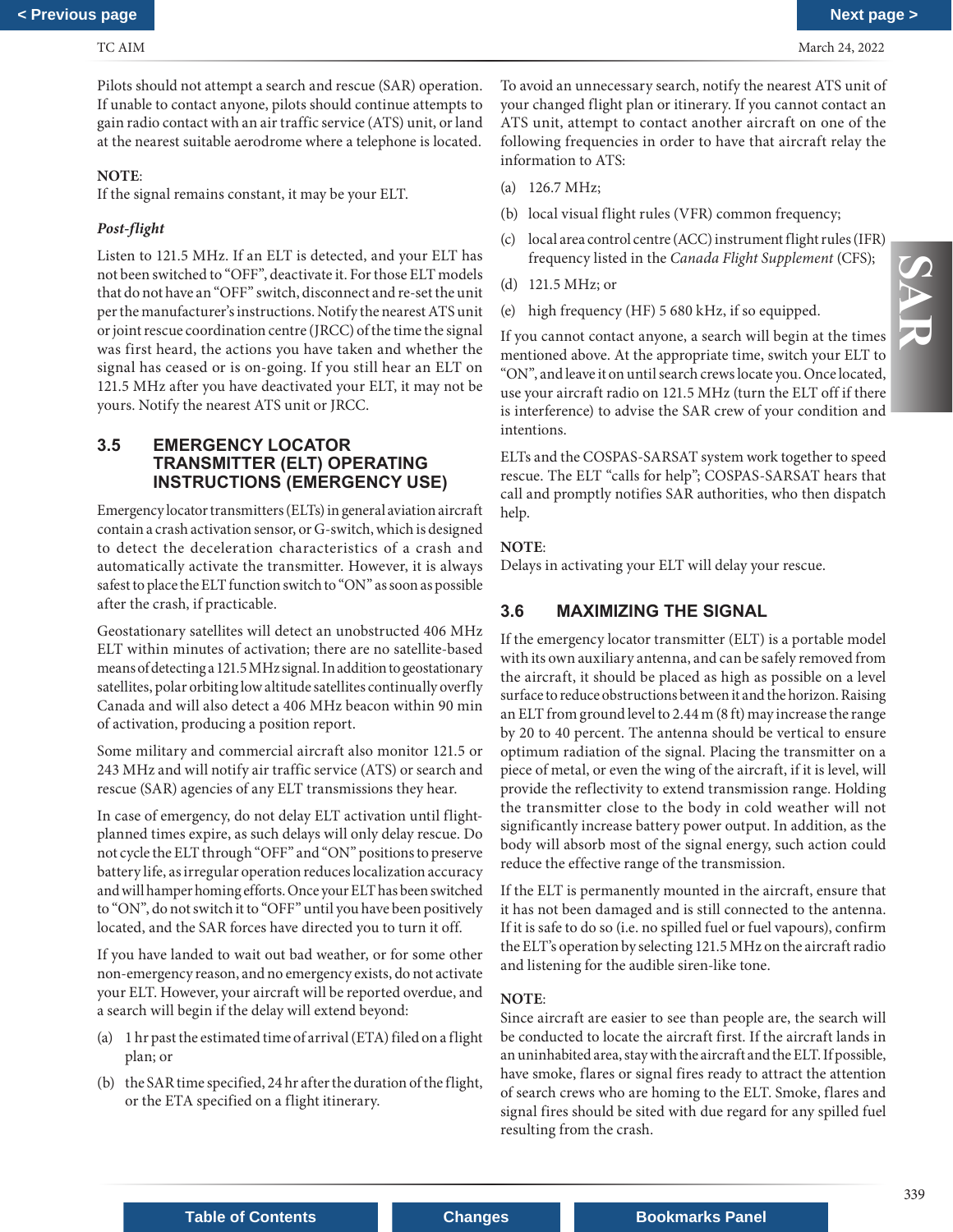## <span id="page-8-0"></span>**3.7 ACCIDENTAL EMERGENCY LOCATOR TRANSMITTER (ELT) TRANSMISSIONS**

To forestall unnecessary search and rescue (UNSAR) missions, all accidental emergency locator transmitter (ELT) activations shall be reported to the nearest air traffic service (ATS) unit, or the nearest joint rescue coordination centre (JRCC), giving the location of the transmitter, and the time and duration of the accidental transmission and the ELT shall be switched off. ELT alarms trigger considerable activity within ATS and SAR units. Although some accidental ELT transmissions can be resolved without launching SAR or Civil Air Search and Rescue Association (CASARA) aircraft, such as a properly-registered 406 MHz beacon, the JRCCs will adopt the safe course. Promptly notifying ATS or a JRCC of an accidental ELT transmission may prevent the unnecessary launch of a search aircraft. If promptly reported, there is no charge or penalty associated with the accidental triggering of an ELT.

## **3.8 TESTING PROCEDURES**

When originally installed in an aircraft, and when parts of the emergency locator transmitter (ELT) system are moved or changed, an ELT will be tested in accordance with CAR 571. Every few months, or as recommended by the manufacturer, pilots should test their ELT. Testing procedures for ELTs will vary depending upon the type.

## **3.8.1 406 MHz Emergency Locator Transmitters (ELTs)**

Since the digital emergency signals from 406 MHz ELTs are detected almost immediately by COSPAS-SARSAT satellites, the transmitters should never be activated in their operational mode except in an emergency.

406 MHz ELTs should only be tested in accordance with the manufacturer's instructions. Most 406 MHz ELTs are equipped with an integral self-test function. The manufacturer's instructions describe how to carry out this self-test and interpret its results. The instructions should be followed closely to avoid false alerts. Activation of the self-test will transmit a 406-MHz, digitallyaltered test signal to the Canadian Beacon Registry. If the ELT is appropriately registered, the test signal will cause an e-mail to be sent to the address on file. This will confirm both a successful self-test as well as the status of the registration. The self-test function may also transmit a 121.5 MHz test signal. In this case, ensure that the test is conducted at the top of the hour (UTC) within the first five minutes.

## **3.8.2 121.5/243 MHz Emergency Locator Transmitters (ELTs)**

Any testing of an ELT that operates only on 121.5 MHz or 243 MHz shall only be conducted during the first 5 min of any UTC hour, and restricted in duration to not more than 5 s.

Such tests can be done between two stations separated by at least half a kilometre, or by a single aircraft, using its own radio receiver.

- (a) Two-station 121.5/243 MHz ELT test:
	- (i) position the aircraft about one-half kilometre from the tower, FSS or other aircraft that will monitor 121.5 MHz. Ensure the listening station is clearly visible from the aircraft, as ELT transmissions are line-of-sight. Intervening obstacles, such as hills, buildings, or other aircraft, may prevent the listening station from detecting the ELT transmission.
	- (ii) using the aircraft radio or other pre-arranged signals, establish contact with the listening station. When the listening station confirms that it is ready, switch the 121.5/243 MHz ELT function to "ON". After no more than 5 s, turn the ELT function switch to "OFF". The listening station should confirm that the ELT was heard.
	- (iii) reset the ELT function switch to "ARM".
	- (iv) tune the aircraft radios to 121.5 MHz to confirm that the ELT stopped transmitting.
	- (v) if the listening station did not hear the ELT, investigate further before flying the aircraft.

When conducting the two-station test at a busy airport, take due regard of tower or FSS workload. Keep the voice radio transmissions to a minimum. If the "listening" station does not hear the ELT transmission, it may be necessary to move the aircraft to another location on the airfield to conduct the test.

It will often be impractical to coordinate a 121.5/243 MHz ELT test with a tower, FSS, or other aircraft. In such circumstances, pilots can use the following procedures to test their ELTs. Such tests are to be conducted in the first 5 min of any UTC hour, and test transmissions must be limited to 5 s or less.

- (b) Single-station ELT test:
	- (i) tune the aircraft radio receiver to 121.5 MHz.
	- (ii) switch the ELT to "ON" just long enough to hear the tone, and immediately return the function switch to "ARM".

## **NOTE**S:

- 1. It is best to have another person in the cockpit to ensure the minimum "on-air" test period.
- 2. Do not exceed the 5 s "on-air" time.
	- (a) recheck 121.5 MHz on the aircraft receiver to ensure that the ELT stopped transmitting.

When conducting a single-aircraft test, it is possible that the aircraft radios will hear the ELT output, even though the ELT power transistor is defective, and will not be detected by a receiver half a kilometre away. However, this test will uncover a totally unserviceable ELT, and is better than no test.

## **NOTE**:

While all 406 MHz ELTs also transmit a 121.5 MHz homing signal, testing of 406 MHz ELTs must follow the manufacturer's instructions provided with the unit.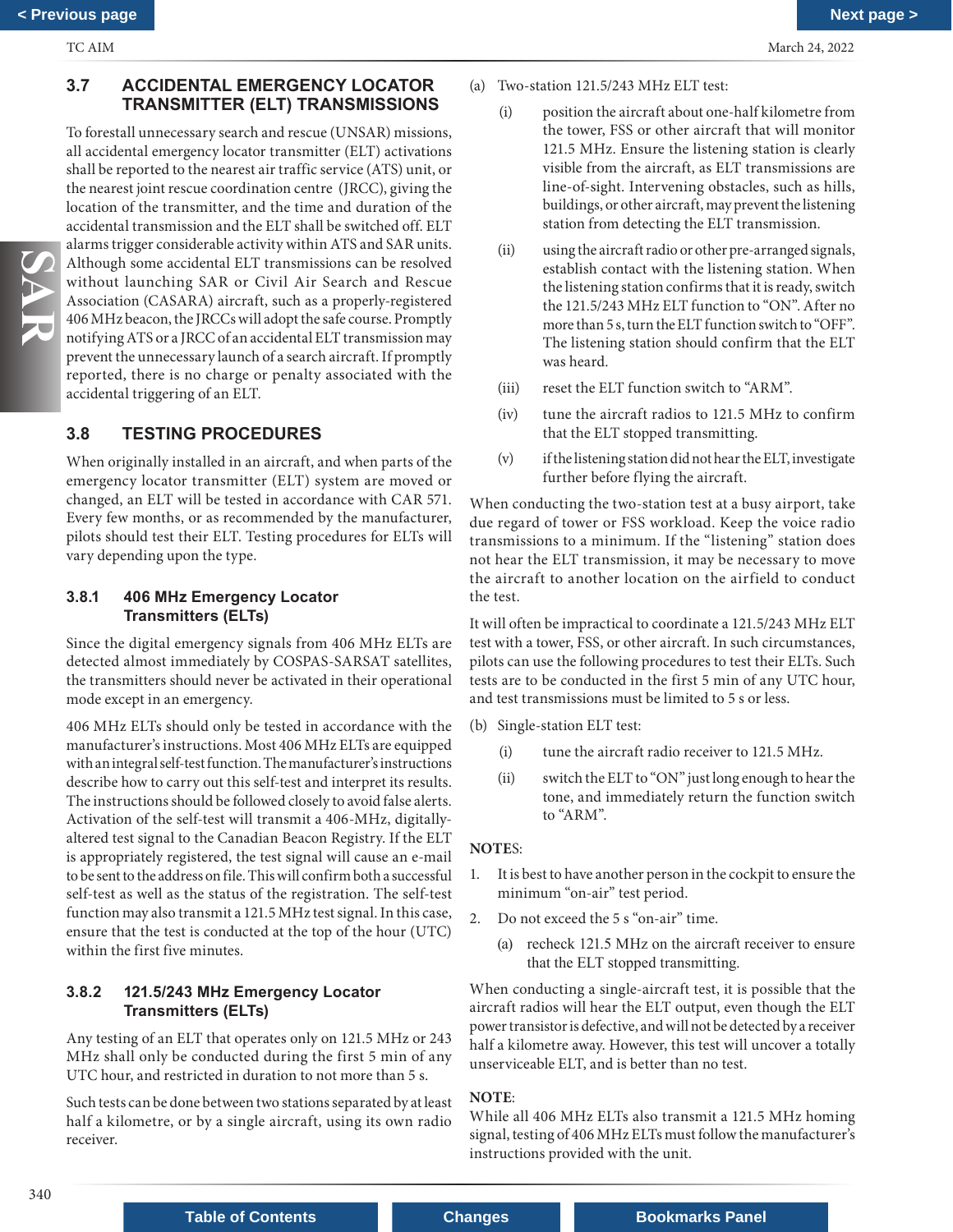N<br>N<br>N

## <span id="page-9-0"></span>**3.9 SCHEDULE OF REQUIREMENTS**

The following schedule outlines the requirement to carry an emergency locator transmitter (ELT). Gliders, balloons, airships, ultralight aeroplanes and gyroplanes are exempt, as are aircraft operated by the holder of a flight training unit operating certificate that are engaged in flight training, and operated within 25 NM of the departure aerodrome. Additional exemptions are contained in CAR 605.38.

## **Table 3.1—ELT Requirements**

| Column I                                                                                                        | <b>Column II</b>                                                                                                  | <b>Column III</b>                                 |
|-----------------------------------------------------------------------------------------------------------------|-------------------------------------------------------------------------------------------------------------------|---------------------------------------------------|
| Aircraft                                                                                                        | Area of<br>Operation                                                                                              | Minimum<br>Equipment                              |
| 1. All aircraft except<br>those exempted.                                                                       | Over land                                                                                                         | One ELT of<br>type AD, AF,<br>AP, A, or F.        |
| 2. Large multi-engine<br>turbo-jet aeroplanes<br>engaged in an air<br>transport service<br>carrying passengers. | Over water at a<br>distance from land<br>that requires the<br>carriage of life<br>raft pursuant to<br>CAR 602.63. | Two ELTs of<br>type W or<br>S, or one of<br>each. |
| 3. All aircraft that<br>require an ELT other<br>than those set out in<br>item 2.                                | Over water at a<br>distance from land<br>that requires the<br>carriage of life<br>raft pursuant to<br>CAR 602.63. | One ELT of<br>type W or S.                        |

If an ELT becomes unserviceable, the aircraft may be operated according to the operator's approved minimum equipment list (MEL). Where no MEL has been approved, the aircraft may be operated for up to 30 days, provided:

- (a) the ELT is removed at the first aerodrome at which repairs or removal can be accomplished;
- (b) the ELT is promptly sent to a maintenance facility;
- (c) and a placard is displayed in the cockpit stating that the ELT has been removed, and the date of removal (see CAR 605.39).

Despite these exemptions, all pilots are reminded of the rugged, inhospitable terrain that covers much of Canada.

## **CAUT**ION:

Although some flights without ELTs may be legal, they are not advisable.

ELTs are designed to speed rescue to survivable crashes, and they should function automatically. However, if you are aware of their capabilities and limitations, you can improve the performance of your ELT, and thus assist search and rescue (SAR).

## **4.0 AIRCRAFT EMERGENCY ASSISTANCE**

## **4.1 DECLARING AN EMERGENCY**

An emergency condition is classified in accordance with the degree of danger or hazard being experienced, as follows:

- (a) *Distress*—A condition of being threatened by serious and/ or imminent danger and requiring immediate assistance.
- (b) *Urgency*—A condition concerning the safety of an aircraft or other vehicle, or of some person on board or within sight, which does not require immediate assistance.

The radiotelephone distress signal, MAYDAY, and the radiotelephone urgency signal, PAN PAN, must be used at the beginning of the first distress or urgency communication, respectively, and, if considered necessary, at the beginning of any subsequent communication.

## **4.2 ACTION BY THE PILOT DURING EMERGENCY CONDITIONS**

Pilots should:

- (a) precede the distress or urgency message by the appropriate radiotelephone signal, preferably spoken 3 times;
- (b) transmit on the air-ground frequency in use at the time;
- (c) include in the distress or urgency message as many as possible of the following elements:
	- (i) the name of the station addressed (time and circumstances permitting),
	- (ii) the identification of the aircraft,
	- (iii) the nature of the distress or urgency condition,
	- (iv) the intention of the person in command, and
	- (v) the present position, altitude or flight level, and heading.

## **NOTES**:

- 1. The above procedures do not preclude the possibility of the following courses of action:
- (a) the pilot making use of any available frequency, or of broadcasting the message;
- (b) the pilot using any means at his/her disposal to attract attention and make known his/her conditions;
- (c) any person taking any means at his/her disposal to assist the emergency aircraft.
- 2. The station addressed will normally be that station communicating with the aircraft.
- 3. International emergency frequencies are 121.5 and 243.0 MHz. In Canada, 126.7 MHz should, whenever practicable, be continuously monitored in uncontrolled airspace. When aircraft are equipped with dual very high frequency (VHF) equipment, it is strongly recommended that frequency 121.5 MHz be monitored at all times.

## **Table of Contents <b>Changes Bookmarks Panel**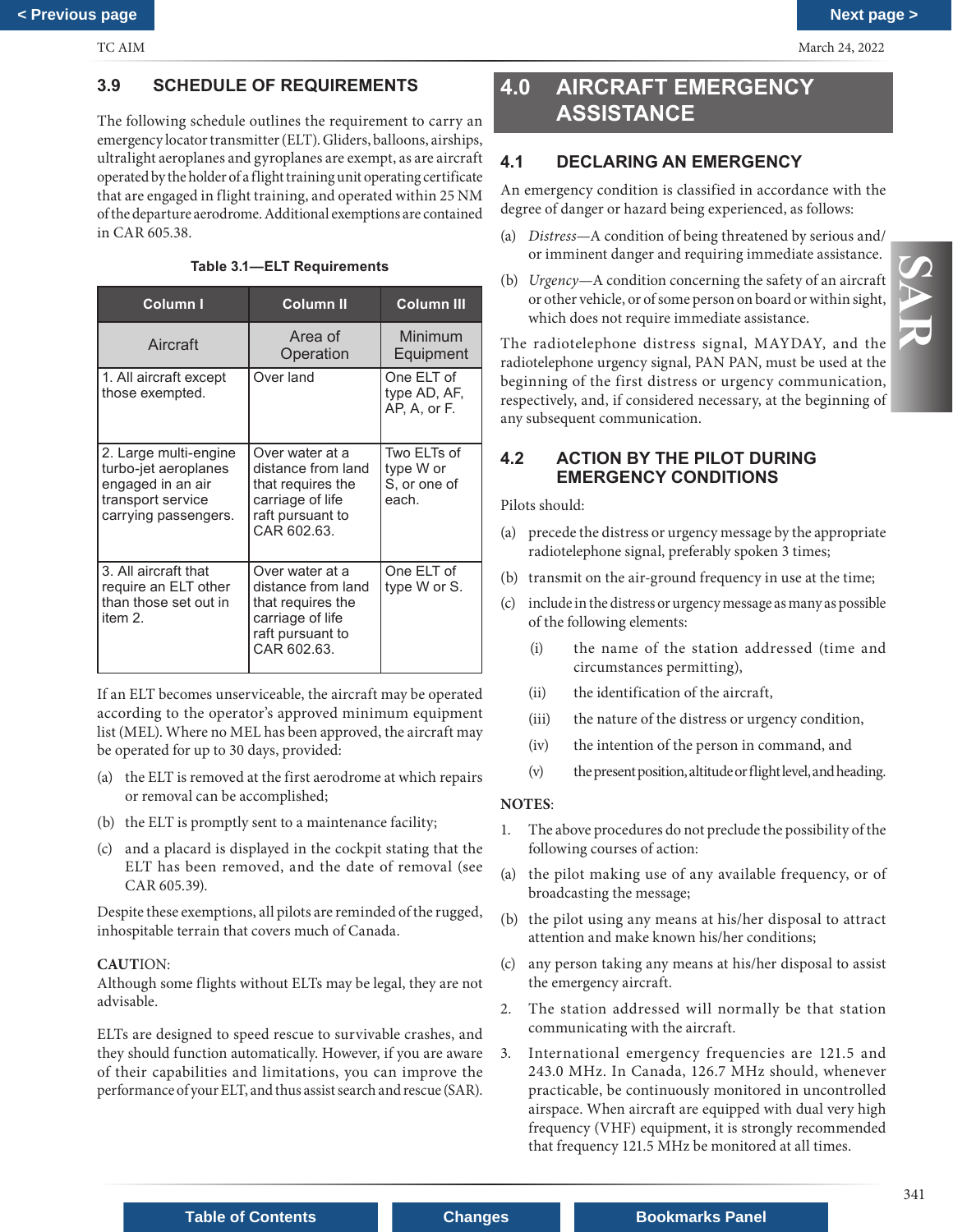<span id="page-10-0"></span>4. 121.5 MHz may also be used to establish communications when the aircraft is not equipped with the published frequencies or when equipment failure precludes the use of normal channels. See COM 1.12 for information about communicating with air traffic service (ATS) on 121.5 MHz.

## **4.3 TRANSPONDER ALERTING**

If unable to establish communication immediately with an air traffic control (ATC) unit, a pilot wishing to alert ATC to an emergency situation should adjust the transponder to reply on Mode A/3, Code 7700. Communication with ATC should be established as soon as possible thereafter.

In the event of a communication failure, the transponder should be adjusted to reply on Mode A/3, Code 7600, to alert ATC to the situation. This action does not relieve the pilot of the requirement to comply with CAR 602.137*.* 

In the event of unlawful interference, the transponder should be adjusted to reply to Mode A/3, Code 7500, to alert ATC to the situation (see RAC 1.9.8).

## **4.4 RADAR ALERTING MANOEUVRES**

RAC 1.5.7 describes the radar assistance that is available through Canadian Forces facilities; however, when lost or in distress and unable to make radio contact, a pilot should attempt to alert all available radar systems as follows:

- (a) activate the identification, friend or foe (IFF) system and selective identification feature (SIF) to EMERGENCY;
- (b) guard emergency frequencies;
- (c) fly two triangular patterns as depicted, resume course and repeat at 5-min intervals.

**Figure 4.1—Radar Alerting Manoeuvres**



Since the greater the altitude of the aircraft, the better its chance of being detected, low-flying aircraft should attempt to climb. Also, if flying in limited visibility or at night, landing lights and navigation lights should be turned on to assist the interceptor.

Once radar contact is established, and if it is possible to do so, a rescue aircraft will be dispatched to intercept. Upon successful interception, the interceptor and distressed aircraft should attempt radio contact. If this is not possible, use the visual interception signals (see SAR 4.7). If, in a particular case, it is not possible for the Canadian Forces to send out an intercepting aircraft, flying the triangular pattern will serve to position the distressed aircraft and thus narrow any search area.

## **NOTE**:

The opportunity for an aircraft to be detected by radar increases with altitude.

Figure 4.1 shows the area of radar coverage in Canada provided by both Department of National Defence (DND) and NAV CANADA installations. Pilots should be aware that if they are flying in an area outside of radar coverage, flying a triangular pattern for alerting purposes would not be a valid manoeuvre.

**Figure 4.2—Canadian Radar Coverage Provided by NAV CANADA and DND**<br>And the state of the state of the state of the state of the state of the state of the state of the state of the state of the state of the state of the state of the state of the state of the



## **4.5 EMERGENCY RADIO FREQUENCY CAPABILITY**

Where an aircraft is required by the laws of Canada to install two-way very high frequency (VHF) radiocommunication equipment, no person shall operate that aircraft unless the radiocommunication equipment is capable of providing communication on VHF aeronautical emergency frequency 121.5 MHz.

A person operating an aircraft within a sparsely settled area, or a Canadian aircraft over water at a horizontal distance of more than 50 NM from the nearest shoreline, should continuously monitor the VHF aeronautical emergency frequency 121.5 MHz unless:

- (a) that person is carrying out communications on other VHF aeronautical frequencies; or
- (b) aircraft electronic equipment limitations or essential cockpit duties do not permit simultaneous monitoring of the two VHF aeronautical frequencies.

**Table of Contents <b>Changes Bookmarks Panel**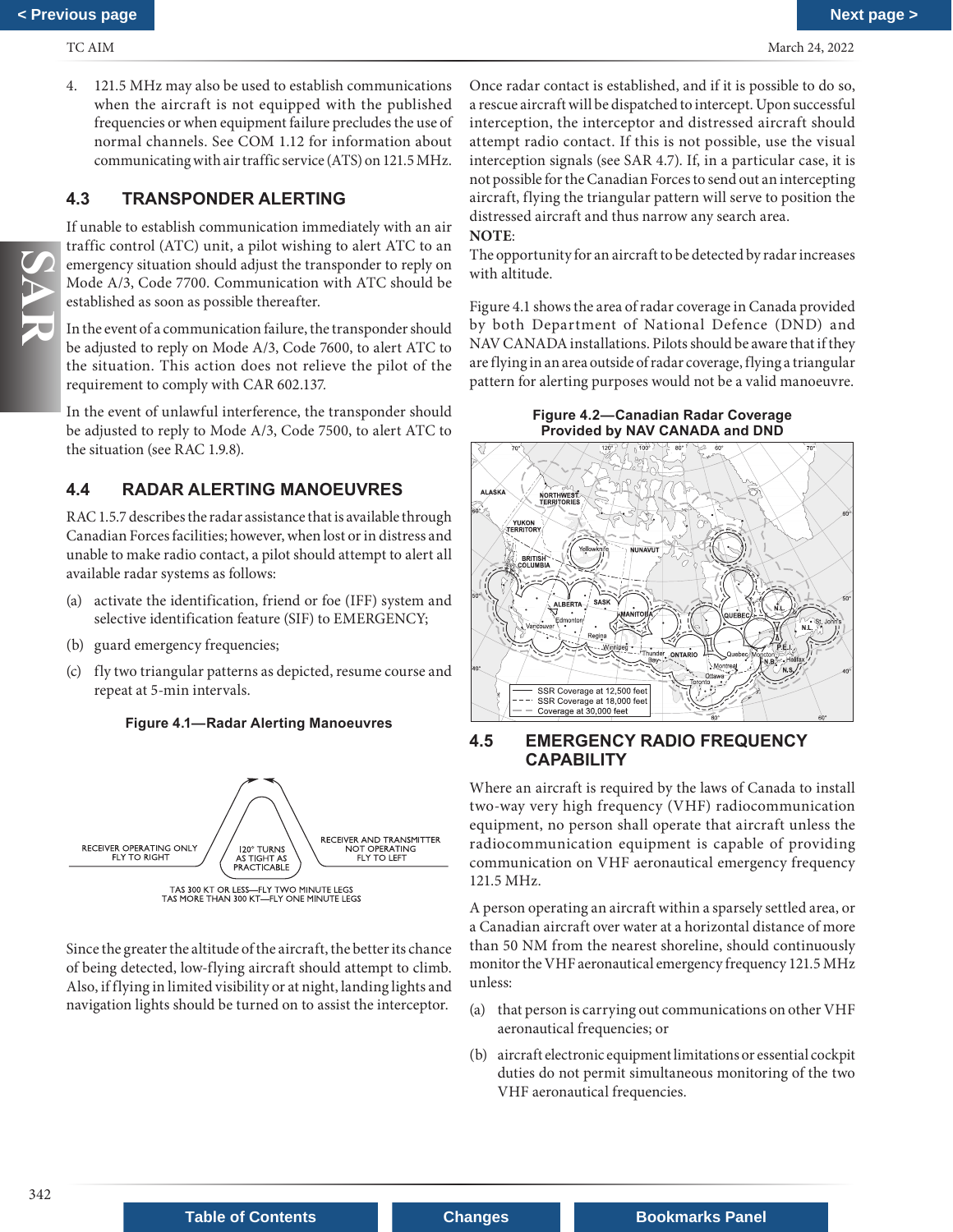## <span id="page-11-0"></span>**4.6 INTERCEPTION PROCEDURES (CANADIAN AVIATION REGULATION (CAR) 602.144)**

- (1) No person shall give an interception signal or an instruction to land except
	- (a) a peace officer, an officer of a police authority or an officer of the Canadian Forces acting within the scope of their duties; or
	- (b) a person authorized to do so by the Minister pursuant to subsection (2).
- (2) The Minister may authorize a person to give an interception signal or an instruction to land if such authorization is in the public interest and is not likely to affect aviation safety.
- (3) The pilot-in-command of an aircraft who receives an instruction to land from a person referred to in subsection (1) shall, subject to any direction received from an air traffic control unit, comply with the instruction.
- (4) The pilot-in-command of an intercepting aircraft and the pilot-in command of an intercepted aircraft shall comply with the rules of interception set out in the *Canada Flight Supplement* [and repeated in Schedules I and II].

## **SCHEDULE I**

## **PROCEDURES TO BE FOLLOWED IN THE EVENT OF INTERCEPTION**

An aircraft which is intercepted by another aircraft shall immediately:

- (a) follow the instructions given by the intercepting aircraft, interpreting and responding to visual signals [in accordance with Schedule II];
- (b) notify, if possible, the appropriate air traffic services unit;
- (c) attempt to establish radio communication with the intercepting aircraft or with the appropriate intercept control unit by making a general call on aeronautical emergency frequency 121.5 MHz and repeating this call on emergency frequency 243.0 MHz, if practicable giving the identity and position of the aircraft and the nature of the flight; and
- (d) if equipped with a transponder, select Mode A Code 7700, unless otherwise instructed by the appropriate air traffic services unit.

If any instructions received by radio from any sources conflict with those given by the intercepting aircraft by visual or radio signals, the intercepted aircraft shall request immediate clarification while continuing to comply with the instructions given by the intercepting aircraft.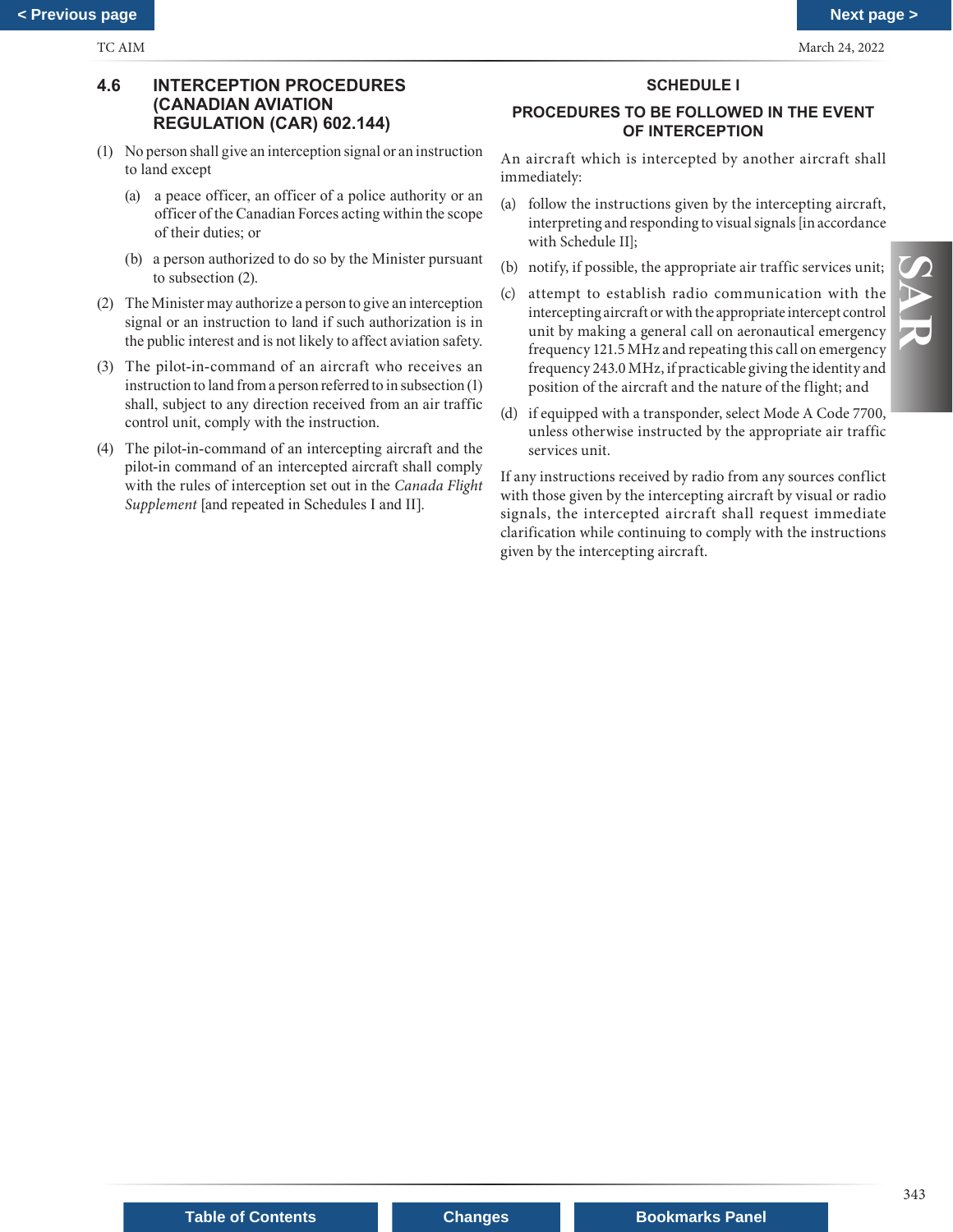## **SCHEDULE II**

## **SIGNALS FOR USE IN THE EVENT OF INTERCEPTION**

## **Table 4.1(a)— Signals Initiated by Intercepting Aircraft and Response by Intercepted Aircraft**

|     | <b>Series</b> | <b>Intercepting Aircraft Signal</b>                                                                                                                                                                                                                                 | <b>Meaning</b>                                 | <b>Intercepted Aircraft Response</b>                                                                                                                                                                                                                                                                                                                                                                                        | <b>Meaning</b>              |
|-----|---------------|---------------------------------------------------------------------------------------------------------------------------------------------------------------------------------------------------------------------------------------------------------------------|------------------------------------------------|-----------------------------------------------------------------------------------------------------------------------------------------------------------------------------------------------------------------------------------------------------------------------------------------------------------------------------------------------------------------------------------------------------------------------------|-----------------------------|
| SAR | 1.            | DAY-Rocking wings from a position<br>in front and, normally, to the left of<br>the intercepted aircraft, and after<br>acknowledgement, a slow level turn,<br>normally to the left, on to the<br>desired heading.                                                    | You have<br>been<br>intercepted.<br>Follow me. | AEROPLANES:<br>DAY-Rocking wings and following.                                                                                                                                                                                                                                                                                                                                                                             | Understood; will<br>comply. |
|     |               | NIGHT-Same and, in addition, flashing<br>navigational lights at irregular intervals.<br>DAY or NIGHT-Flares dispensed in<br>immediate vicinity.                                                                                                                     |                                                | NIGHT-Same and, in addition,<br>flashing navigational lights at<br>irregular intervals.                                                                                                                                                                                                                                                                                                                                     |                             |
|     |               | <b>NOTES:</b><br>1. Meteorological conditions or terrain may<br>require the intercepting aircraft to take<br>up a position in front and to the right of<br>the intercepted aircraft, and to make the<br>subsequent turn to the right.                               |                                                | <b>HELICOPTERS:</b><br>DAY or NIGHT-Rocking aircraft,<br>flashing navigational lights at<br>irregular intervals, and following.                                                                                                                                                                                                                                                                                             |                             |
|     |               | 2. If the intercepted aircraft is not able to<br>keep pace with the intercepting aircraft, the<br>latter is expected to fly a series of racetrack<br>patterns and to rock its wings each time it<br>passes the intercepted aircraft.                                |                                                | <b>NOTE:</b><br>Additional action by intercepted<br>aircraft is prescribed in SAR 4.7,<br>Schedule 1.                                                                                                                                                                                                                                                                                                                       |                             |
|     | 2.            | DAY or NIGHT-An abrupt breakaway<br>manoeuvre from the intercepted aircraft,<br>consisting of a climbing turn of 90 degrees<br>or more, without crossing the line of flight of<br>the intercepted aircraft.                                                         | You may<br>proceed.                            | AEROPLANES:<br>DAY or NIGHT-Rocking wings.<br><b>HELICOPTERS:</b><br>DAY or NIGHT-Rocking aircraft.                                                                                                                                                                                                                                                                                                                         | Understood; will<br>comply. |
|     | 3.            | DAY-Circling aerodrome, lowering landing<br>gear, and overflying runway in direction of<br>landing or, if the intercepted aircraft is a<br>helicopter, overflying the helicopter landing<br>area.<br>NIGHT-Same, and in addition, showing<br>steady landing lights. | Land at this<br>aerodrome.                     | AEROPLANES:<br>DAY-Lowering landing gear,<br>following the intercepting aircraft,<br>and if, after overflying the runway,<br>landing is considered safe,<br>proceeding to land.<br>NIGHT-Same, and in addition,<br>showing steady landing lights<br>(if carried).<br><b>HELICOPTERS:</b><br>DAY or NIGHT- Following the<br>intercepting aircraft and proceeding<br>to land, showing a steady landing<br>light (if carried). | Understood; will<br>comply. |
| 344 |               |                                                                                                                                                                                                                                                                     |                                                |                                                                                                                                                                                                                                                                                                                                                                                                                             |                             |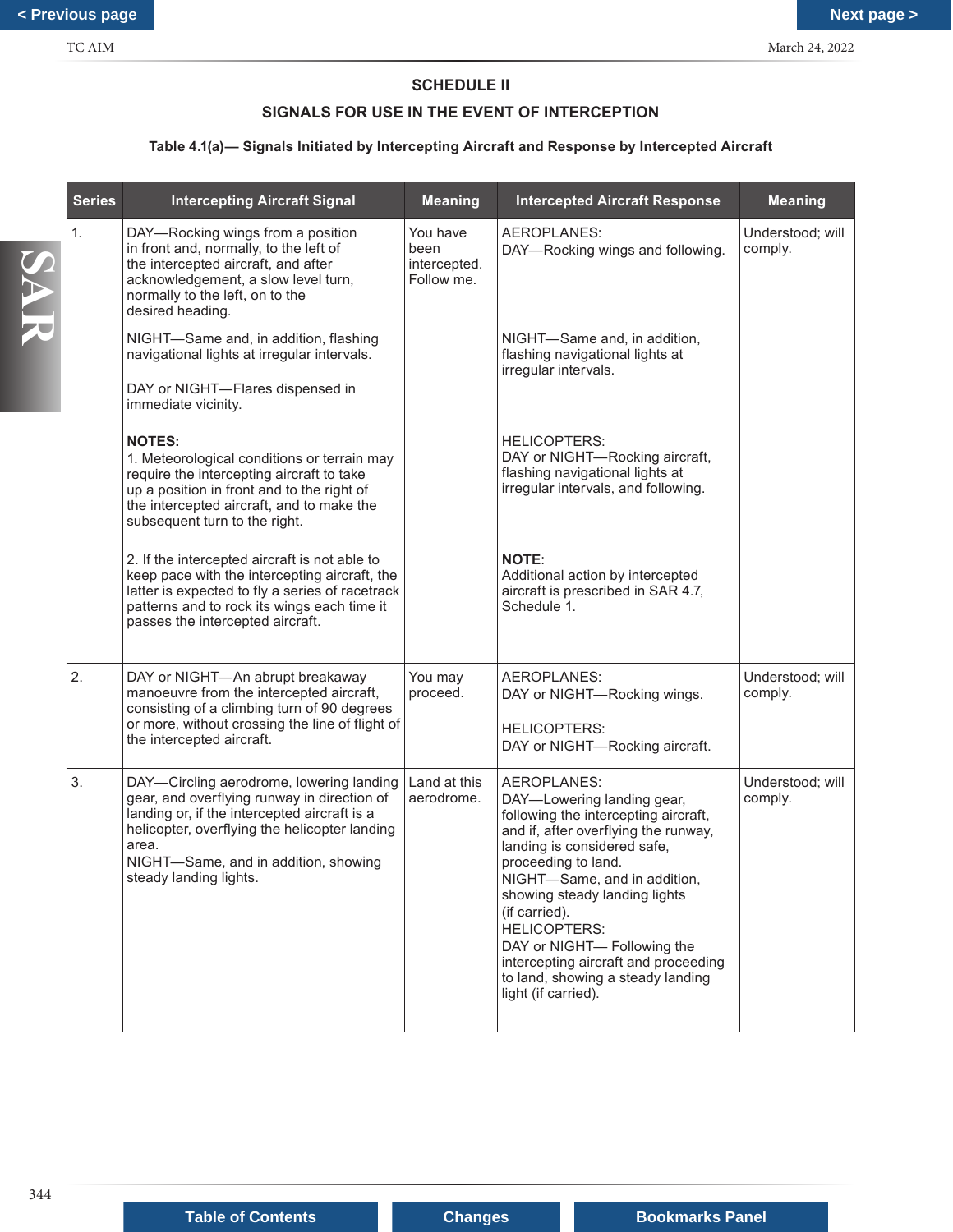| <b>Series</b> | <b>Intercepted Aircraft Signal</b>                                                                                                                                                                                                                                                                                                                                                                                                                                                                                                               | <b>Meaning</b>                                        | <b>Intercepting Aircraft Response</b>                                                                                                                                                                                                                                                                                                                                                                                       | <b>Meaning</b>                                               |     |
|---------------|--------------------------------------------------------------------------------------------------------------------------------------------------------------------------------------------------------------------------------------------------------------------------------------------------------------------------------------------------------------------------------------------------------------------------------------------------------------------------------------------------------------------------------------------------|-------------------------------------------------------|-----------------------------------------------------------------------------------------------------------------------------------------------------------------------------------------------------------------------------------------------------------------------------------------------------------------------------------------------------------------------------------------------------------------------------|--------------------------------------------------------------|-----|
| 4.            | <b>AEROPLANES:</b><br>DAY-Raising landing gear while passing<br>over landing runway at a height exceeding<br>300 m (1 000 ft) but not exceeding 600 m<br>(2 000 ft) above the aerodrome level, and<br>continuing to circle the aerodrome.<br>NIGHT-Flashing landing lights while<br>passing over landing runway at a height<br>exceeding 300 m (1 000 ft) but not<br>exceeding 600 m (2 000 ft) above the<br>aerodrome level, and continuing to circle<br>the aerodrome. If unable to flash landing<br>lights, flash any other lights available. | Aerodrome<br>you have<br>designated is<br>inadequate. | DAY or NIGHT-If it is desired that<br>the intercepted aircraft follow the<br>intercepting aircraft to an alternate<br>aerodrome, the intercepting aircraft<br>raises its landing gear and uses<br>the Series 1 signals prescribed for<br>intercepting aircraft.<br>If it is decided to release the<br>intercepted aircraft, the intercepting<br>aircraft uses the Series 2 signals<br>prescribed for intercepting aircraft. | Understood,<br>follow me.<br>Understood, you<br>may proceed. |     |
| 5.            | <b>AEROPLANES:</b><br>DAY or NIGHT-Regular switching on<br>and off of all available lights but in such a<br>manner as to be distinct from<br>flashing lights.                                                                                                                                                                                                                                                                                                                                                                                    | Cannot<br>comply.                                     | DAY or NIGHT-Use Series 2<br>signals prescribed for intercepting<br>aircraft                                                                                                                                                                                                                                                                                                                                                | Understood.                                                  |     |
| 6.            | <b>AEROPLANES:</b><br>DAY or NIGHT-Irregular flashing of all<br>available lights.<br><b>HELICOPTERS:</b><br>DAY or NIGHT-Irregular flashing of all<br>available lights.                                                                                                                                                                                                                                                                                                                                                                          | In distress.                                          | DAY or NIGHT-Use Series 2<br>signals prescribed for intercepting<br>aircraft.                                                                                                                                                                                                                                                                                                                                               | Understood.                                                  |     |
|               |                                                                                                                                                                                                                                                                                                                                                                                                                                                                                                                                                  |                                                       |                                                                                                                                                                                                                                                                                                                                                                                                                             |                                                              |     |
|               |                                                                                                                                                                                                                                                                                                                                                                                                                                                                                                                                                  |                                                       |                                                                                                                                                                                                                                                                                                                                                                                                                             |                                                              | 345 |

## **Table 4.1(b)—Signals Initiated by Intercepted Aircraft and Response by Intercepting Aircraft**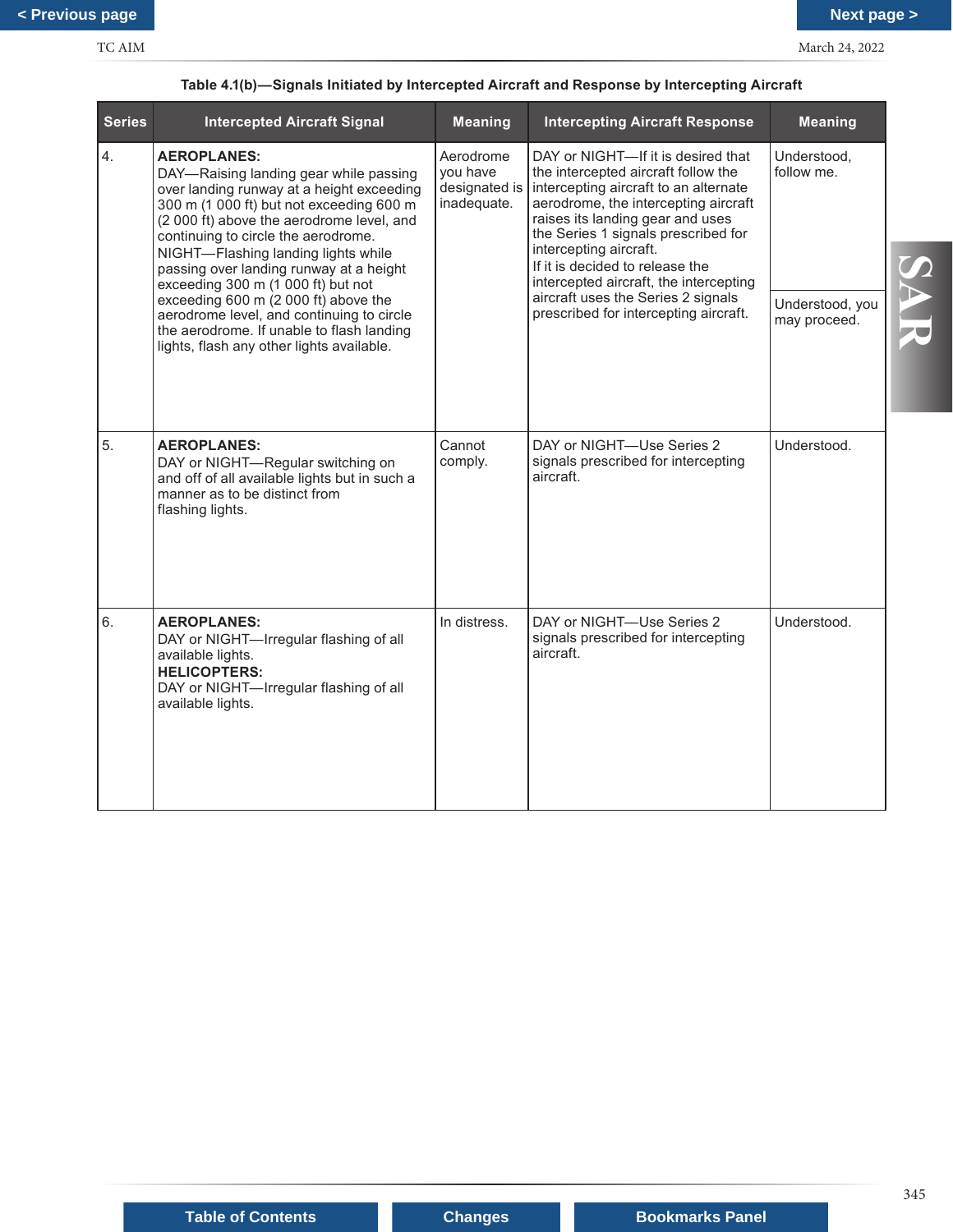## <span id="page-14-0"></span>**4.7 DOWNED AIRCRAFT PROCEDURES**

## **4.7.1 Ground-to-Air Signals**

Even if no ELT or distress signal has been received, a visual search will commence at the time indicated in the flight plan or flight itinerary. The search in Canada will typically extend up to 15 NM on either side of the flight-planned route, starting from the aircraft's last known position and concluding just beyond its destination. In mountainous regions, the search area will be defined to best suit the terrain and route of flight.

Some searches may last at least 24 hr before rescue is accomplished. Make the accident site as conspicuous as possible. Searchers will be looking for anything out of the ordinary, and their eyes will be drawn to any unnatural feature on the ground. The aircraft has the best chance of being spotted if large portions of its wings and tail are painted in vivid colours. Keep the aircraft cleared of snow.

As soon as possible after landing, and with due concern for spilled fuel or vapours, build a campfire. Collect a large pile of green material (e.g. tree boughs, fresh leaves, grasses) to quickly place on the fire, should an aircraft be seen or heard. Three signal fires forming a triangle is the standard distress signal, but even one large smoky fire should attract the attention of searchers.

One of the best high-visibility items now available on the market is a cloth panel of brilliant fluorescent colour, often referred to as a "conspicuity panel." It is staked to the ground during the day and used as a highly effective ground signal. It can also be used as a lean-to shelter and can supply some warmth as a blanket. Other means of attracting attention are reflecting sunlight using signal mirrors or shiny pieces of metal during daylight; or using flashlights, headlamps, strobes, or even camera flashes during hours of darkness.

The following symbols are to be used to communicate with aircraft when an emergency exists. Symbols 1 to 5 are internationally accepted; 6 to 9 are for use in Canada only.

**Table 4.2—Ground-to-Air Visual Signals to Be Used in Case of Emergency**

| <b>NO.</b>     | <b>MESSAGE</b>              | <b>CORE</b><br><b>SYMBOL</b> |
|----------------|-----------------------------|------------------------------|
| $\mathbf{1}$ . | <b>REQUIRE ASSISTANCE</b>   | V                            |
| 2 <sup>2</sup> | REQUIRE MEDICAL ASSISTANCE  | X                            |
| 3.             | NO or NEGATIVE              | N                            |
| 4.             | YES or AFFIRMATIVE          | Υ                            |
| 5.             | PROCEEDING IN THE DIRECTION | ጥ                            |
| 6.             | ALL IS WELL                 | H                            |
| 7.             | REQUIRE FOOD AND WATER      | F                            |
| 8.             | REQUIRE FUEL AND OIL        | L                            |
| 9.             | <b>NEED REPAIRS</b>         | W                            |

#### **NOTES**:

- 1. Use strips of fabric or parachutes, pieces of wood, stones or any other available material to make the symbols.
- 2. Endeavour to provide as big a colour contrast as possible between the material used for the symbols and the background against which the symbols are exposed.
- 3. Symbols should be at least 8 ft in length or longer, if possible. Care should be taken to lay out symbols exactly as depicted to avoid confusion with other symbols.
- 4. A space of 10 ft should separate the elements of symbol 6.

### **4.7.2 Survival**

Ability to assist the search can depend on the success of survival efforts. The emergency equipment detailed in CARs 602.61, 602.62 and 602.63 emphasizes being prepared for the geographical location and anticipated seasonal climatic variations.

If the aircraft lands in an uninhabited area, stay near the aircraft; the search is to locate the aircraft. Past experience has demonstrated that persons with a knowledge of survival techniques have saved their own and others' lives. Similarly, survivors invariably comment that a better knowledge of how to stay alive would have been invaluable.

There are several good books on survival skills widely available from bookstores and through the Internet.

The Emergency section of the CFS contains procedures to follow when sighting a downed aircraft, a ship in distress or when receiving an ELT signal.